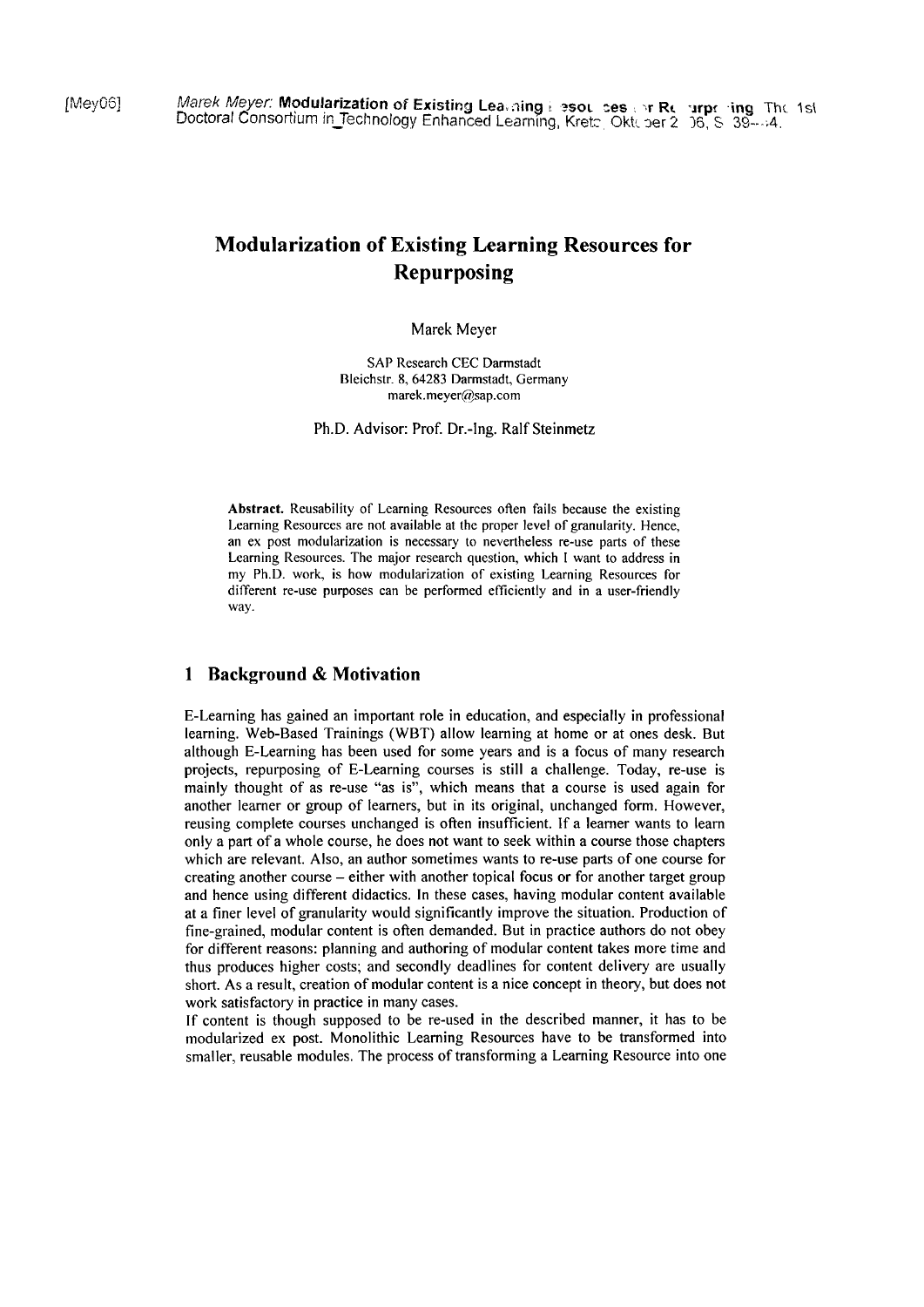or more smaller Learning Resources for re-use is called *modularization.* In my Ph.D. work, I focus on methods for modularization of existing Learning Resources for subsequent repurposing.

### **2 Identification of Problems in the Field of Research**

In order to support modularization of Learning Resources, several problems have to be solved. The most important challenges identified so far are:

- Granularity of Learning Resource fragments  $\bullet$
- ldentifying reusable Learning Resource fiagments  $\bullet$
- $\bullet$ Requirements on modules for subsequent aggregation Transformation of suitable fragments into reusable modules Retrieval of suitable Learning Resources

The first challenge is to identify the proper granularity of Learning Resource fragments that are suitable for repurposing. A fragment is every part of a Learning Resource, which can be clearly separated from the rest of the Learning Resource; Learning Resource fragments are also called *contentfragmenfs* or simply *fragmenls* in this paper. Therefore everything from a single sentence over chapters up to the whole course can be regarded as a fragment. The question, which range of fragment sizes is suited best for repurposing, is still open. But as authoring of larger courses by aggregation is a possible usage of the resulting modules, the module granularity may be smaller than that of a traditional Learning Object.

The second challenge is to identify those fragments within a Learning Resource, which are suitable for a particular purpose. What is suitable for re-use depends on the user's purpose. Reusable fragments may be determined by different criteria such as topic, didactical functions or involved media types.

The modularization process shall result in modular Learning Resources, which can be re-used immediately or for aggregation into larger courses. Therefore, it is required to analyze and specify the requirements on modular Learning Resources. These requirements comprise technical aspects (formats), appearance (layout and design), didactic aspects, and possibly legal aspects as well.

When reusable fragments have been determined and the requirements on modular content are known, the fragments have to be transformed into modular Learning Resources which are suitable for aggregation. The challenges here are not only the technical decomposition but also include producing clean modules: There should not remain void references to unavailable parts of the original Learning Resource, neither technical (e.g. links in HTML), nor textual references. Also, depending on the chosen granularity, some texts like an introduction, Summary or bridging texts have to be adapted.

And finally, retrieval of suitable Leaming Resources remains a challenge. Sometimes, already modularized content might be available in a learning object repository. But more often the user has to find Learning Resources, from which he may re-use parts by modularizing it. Thus, it is necessary to find Learning Resources not only by their overall properties, but also by properties of individual reusable parts.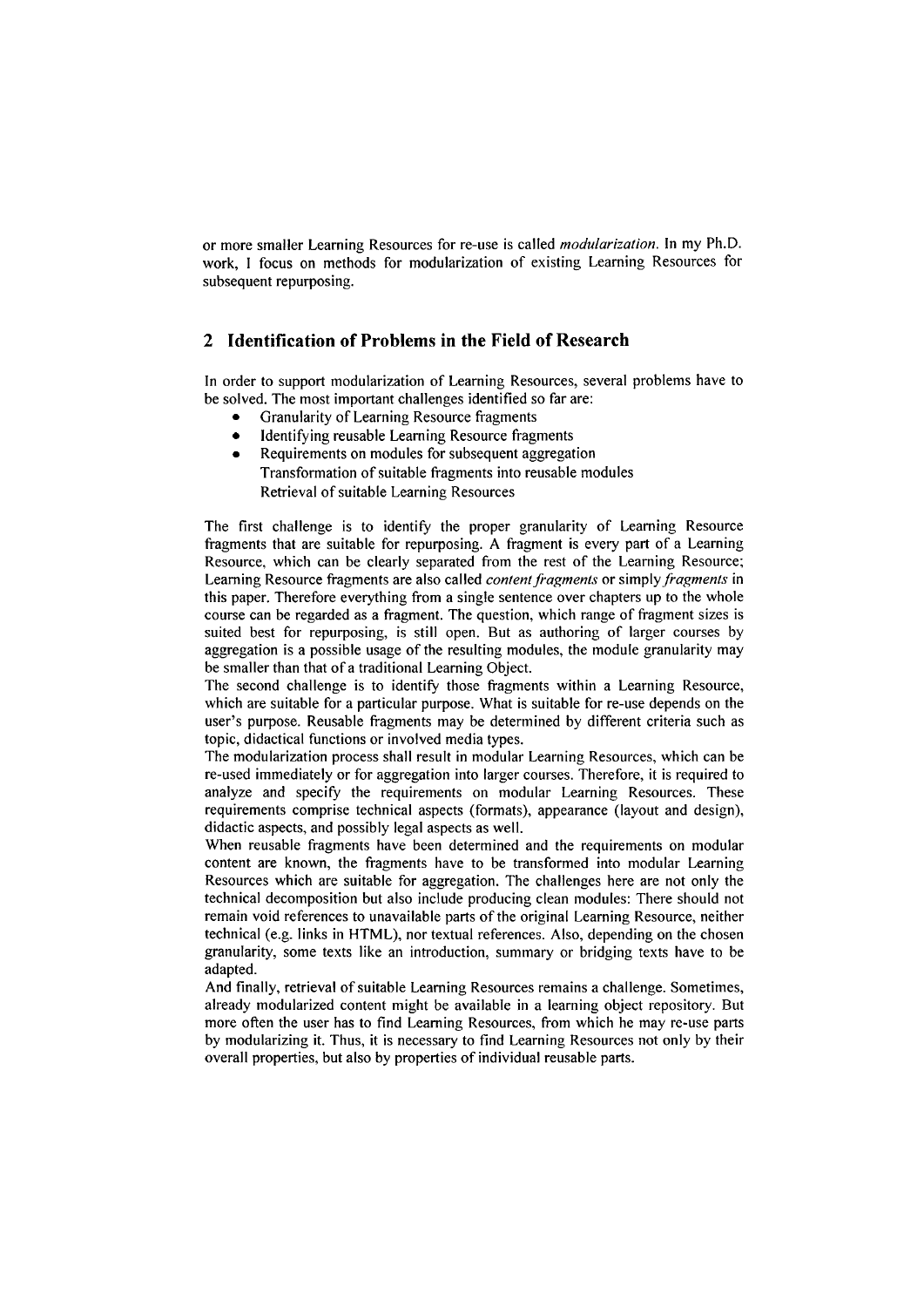# **3 Overall Approach**

For solving the research question, the whole modularization is divided into smaller issues. The modularization of a Learning Resource can be modeled as a process, which consists of several consecutive process steps. By splitting the process into smaller steps, the requirements on the whole modularization process can be assigned to the different process steps.

The basic approach is to model a modularization process which makes use of supportive functionality by a repurposing framework. The framework shall be used as an abstraction layer to the Learning Resource contents: it provides facilitated access to the Learning Resources regarding structure, contents and semantics. The modularization process is arranged between retrieval and re-use (see Fig.1). A retrieval component is used for finding Learning Resources that contain suitable contents for re-use. After the modularization process, different re-use components may process the resulting modules. Possible re-use scenarios could be aggregation, rearrangement or adaptation of modules.



**Fig. 1.** Modularization process environment.

There are many different tasks which have to be performed for modularizing a Learning Resource. These tasks may also differ for different Learning Resource formats and re-use purposes. However, all relevant tasks shall be clustered into a smaller number of process steps for facilitating the planning, implementation and discussion of modularization methods. The process steps should be ordered, so that the results of one step are only required by successors, but not by predecessors. I have chosen to organize my modularization process in six process steps (see Fig. 2): they are consecutive; each of these steps has its own challenges; but each process step is defined precise enough to address and solve the corresponding problems. The six process steps are:



**Fig. 2.** Steps of thc modularization process.

I) **Planning.** In the planning phase, the modularization goal has to be determined and methods and criteria to apply have to be identified. This includes the intended re-use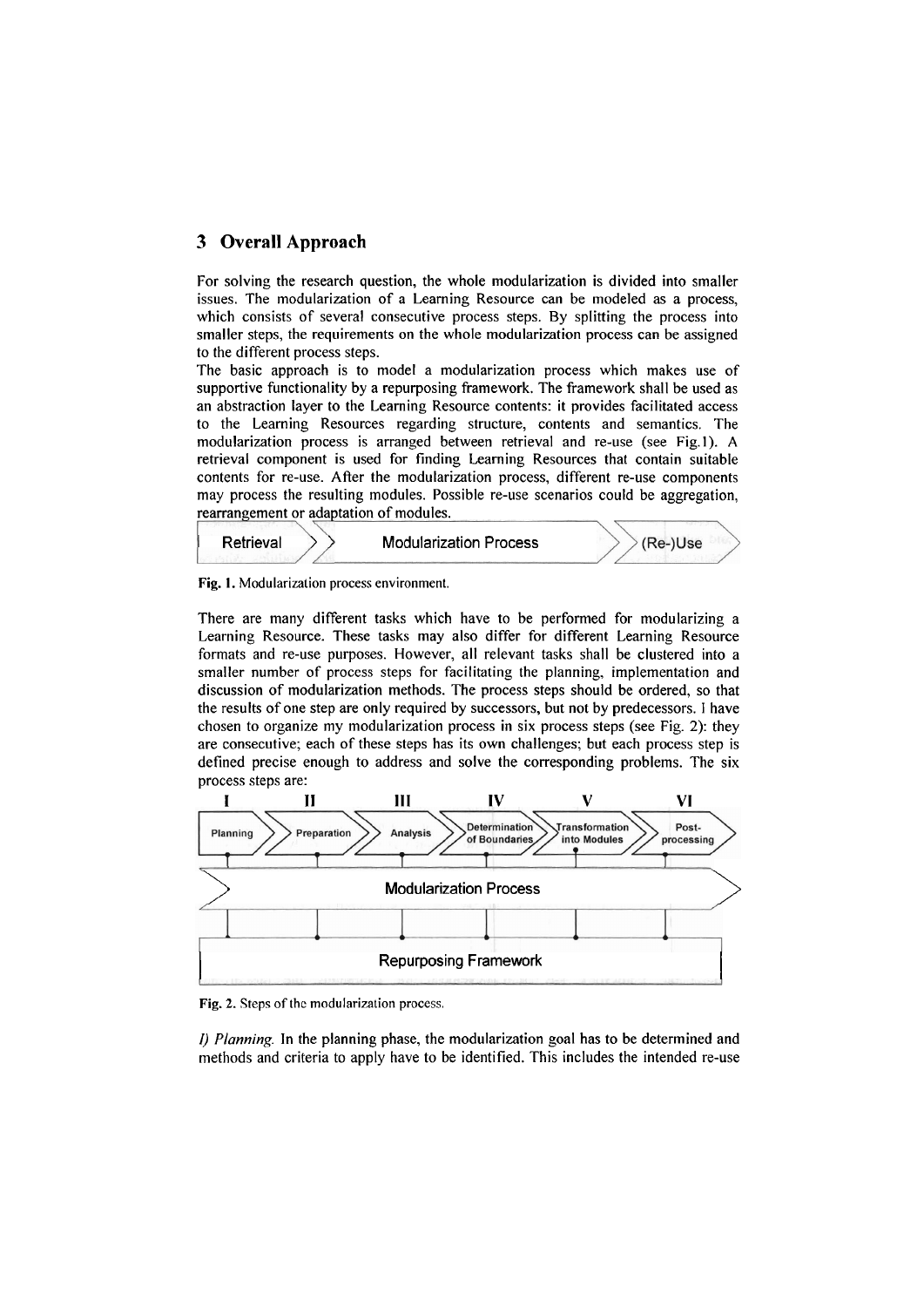purpose for the resulting modules and also the question which criteria to apply (contents, didactic and media criteria) and which module granularity to chose.

*II) Preparation.* Before modularization can take place, a preparation may be required. If a Learning Resource exists in an arbitrary format, it might be desired to transform it into a format that is better suited for re-use. If SCORM content is modularized, it is recommended to break large Shareable Content Objects (SCOs) into smaller SCOs or assets first, and also remove internal navigation elements of the SCOs.

111) *Analysis.* In a further step, the Learning Resource fragments are analyzed regarding different criteria, which may have impact on the determination of reusable fragments. The analysis comprises properties of the contents of fragments, their didactic functions and media properties. Content properties, for example, may be covered topics, similarity of fragments or references between fragments.

*IV)* Determination of module boundaries. Based on the information, which has been collected in the previous process steps, the fragments that are to be re-used are chosen. Usually, resulting modules are supposed to be consistent and self-contained; but depending on the re-use purpose, a deviation from this principle might be superior. Two basic kinds of modularization are to be distinguished: Segmentation and selection; though these two kinds are supposed to appear combined in practice. Segmentation is a partitioning of a Learning Resource into several modules, whereas selection decides which fragments are re-used and which are not.

*V) Transformation into modules (decomposition).* The transforination step realizes the determined module boundaries by decomposing the Learning Resource. The resulting modules are made compatible to a predefined modular Learning Resource format, which is suitable for the intended use. If, for example, the result is supposed to be integrated into a larger Course, the modules have to be aggregateable.

*VI) Post processing.* The results of decomposition are very often not yet suitable for re-use. There are still references to Learning Resource fragments, which no longer exist in the target modules, contents have become inconsistent and old metadata records do no longer fit the new modules. These shortcomings have to be eliminated in a post processing step. Not all of these tasks can be automated  $-$  some require a manual intervention of the user.

These six process steps cover all necessary tasks for modularization of existing Learning Resources. The level of automation and how much a user is involved in manual tasks may differ between implementations. For my proof of concept, I assume that especially the determination of module boundaries requires involving the user as decision maker.

# **4 Recent Contributions**

Some contributions have already been made for enabling modularization. **A**  repurposing framework has been developed for facilitating the design and implementation of repurposing applications **[4].** It is suitable for a modularization application, but also allows adapting Learning Resources to different learning or teaching contexts. Additional components may be connected to the framework for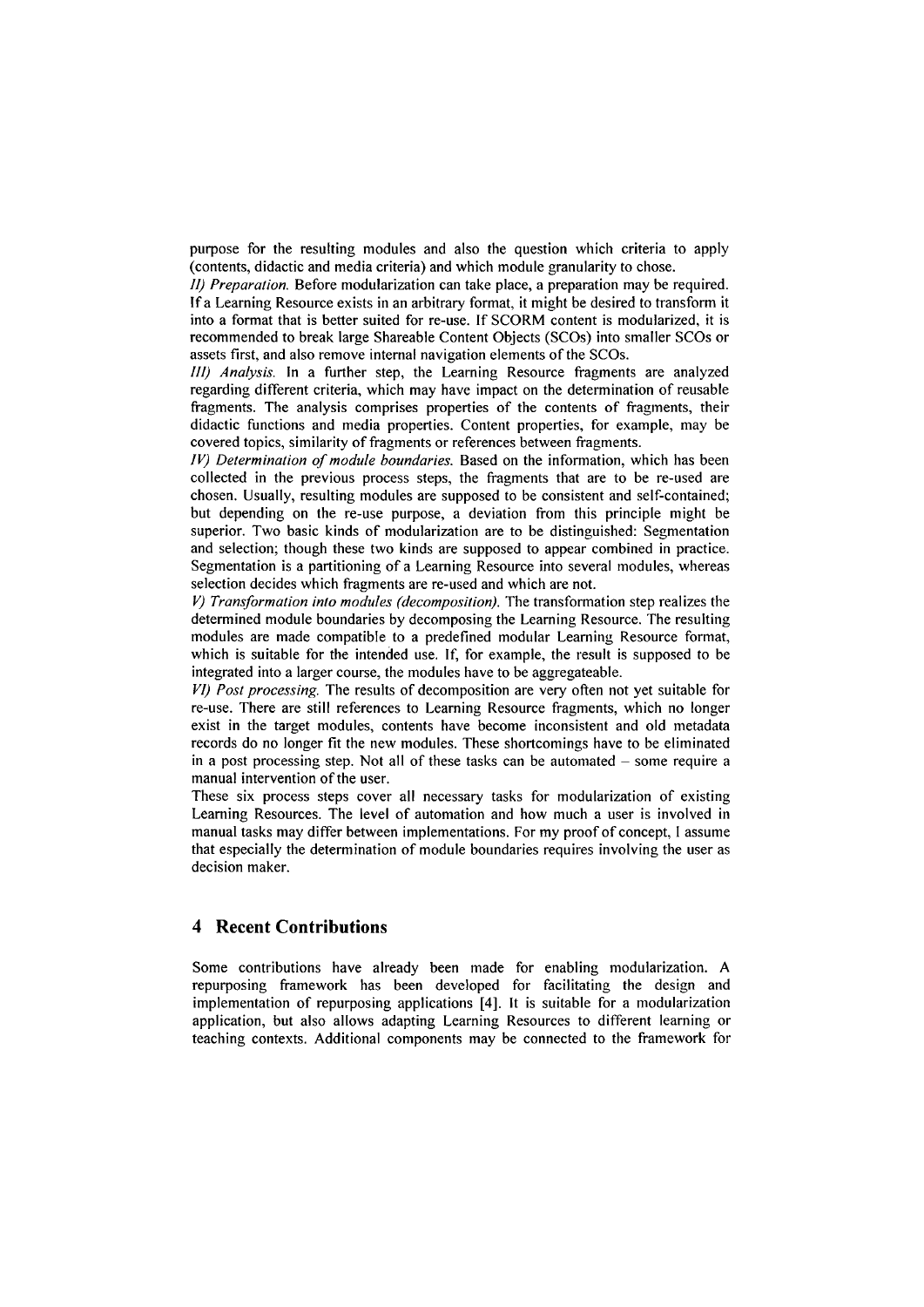realizing the content analysis methods, which are required for the analysis step of the modularization process.

The current version of the Shareable Content Object Reference Model (SCORM) does not support aggegation of packages to larger units. 1 have developed an extension to SCORM, which enables to aggregate Learning Resources by reference *[5].* This extension of SCORM will be the primary target format for modularized content for iny proof of concept implementation.

# **5 Current Solution Approaches and Work in Progress**

#### 5.1 Preparation of Learning Resources for analysis and decomposition

There are many existing courses which are labeled as SCORM compliant but use SCORM only as a wrapper for arbitrary content. In the worst case, the package contains only one single SCO, which provides an internal navigation for the whole course. Modularization can be facilitated by decomposing SCOs first into smaller SCOs or assets. The decomposition comprised determining the SCO's internal structure and making it explicit; and also to identify and remove navigation elements of the SCOs.

#### 5.2 Statistical analysis of content fragments

Methods for statistical analysis of Learning Resource fragments are currently evaluated, and are already showing promising results. There are two approaches for unveiling topics of and correlations between fragments. The first approach transfers text segmentation methods to Learning Resources. Calculating pair-wise statistical similarity of fragments allows detecting topic shifts within a Learning Resource. The second approach is based on the hypothesis that Learning Resources and fragments of Learning Resources are similar to Wikipedia articles that are concemed with the Same or similar topics. I currently work on methods for predicting covered topics and especially topic shifts by the comparison of content fragments at different levels of granularity to Wikipedia articles.

#### 5.3 Interactive GUI for Module Boundary Determination

The third issue which is currently worked on is an interactive graphical user interface (GUI) for the determination of module boundaries. **A** preliminary implementation visualizes the structure of a Learning Resource and lets the user assign module boundaries. The goal of the GUI is to support the user's decision making by providing him all necessary infonnation. Hence an important research issue is: Which information is necessary for the determination of module boundaries and how should it be presented to the user? This question is strongly related to content analysis.